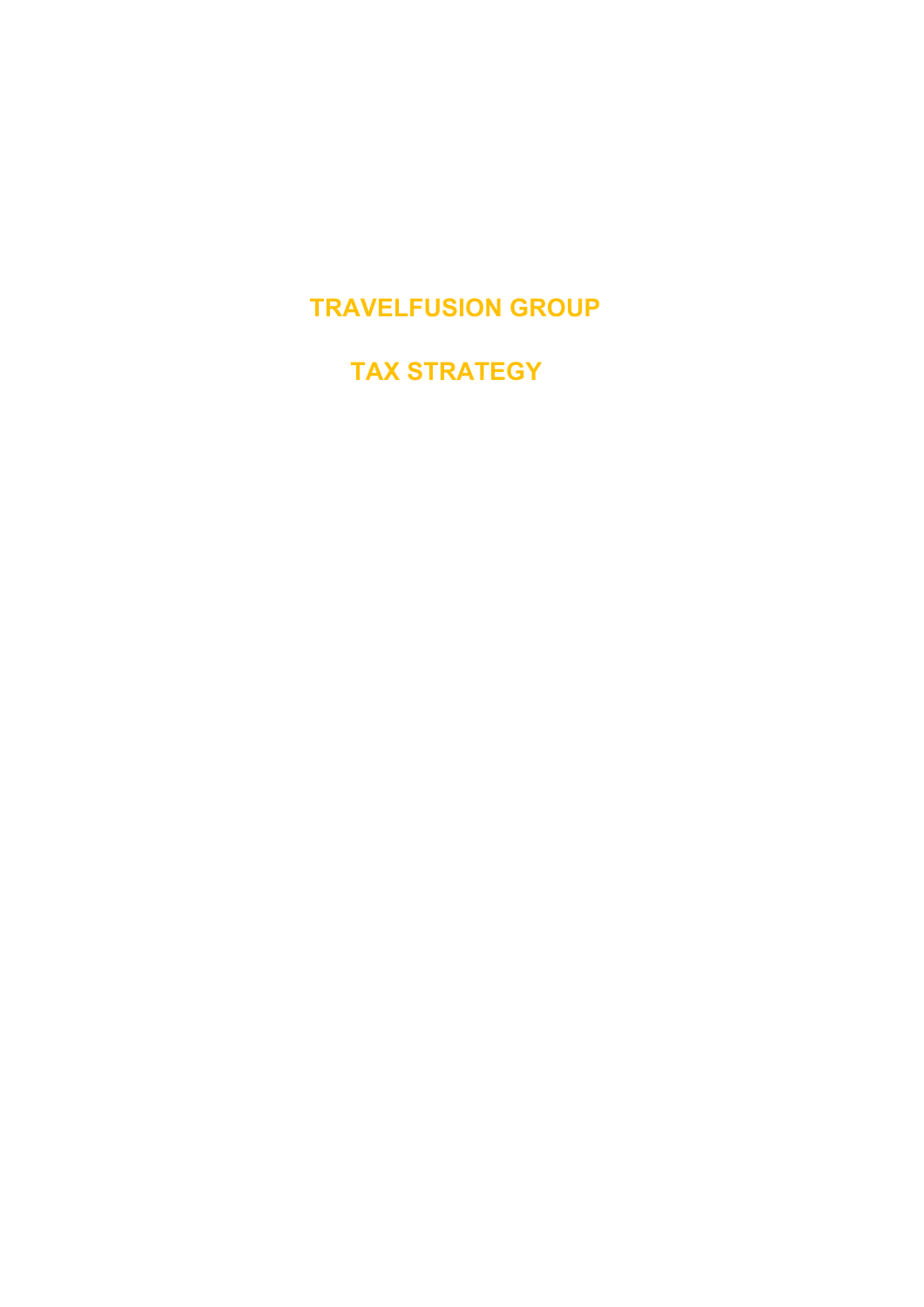## **Section 1: Introduction & Overview**

| <b>Business Strategy and</b><br><b>Tax Group Objectives</b> | The Group is committed to comply with all applicable tax laws in<br>the UK and all the countries in which it operates.<br>It is recognised that taxation matters are often significant in a<br>corporate transaction, and therefore a key objective of our strategy<br>is to ensure that tax affairs of the Group are in good order and<br>uncertainties are minimised.                                                                                                                                                                                                                                                                                                                                                                                                                                                                                                                                                                                                                                                                                  |
|-------------------------------------------------------------|----------------------------------------------------------------------------------------------------------------------------------------------------------------------------------------------------------------------------------------------------------------------------------------------------------------------------------------------------------------------------------------------------------------------------------------------------------------------------------------------------------------------------------------------------------------------------------------------------------------------------------------------------------------------------------------------------------------------------------------------------------------------------------------------------------------------------------------------------------------------------------------------------------------------------------------------------------------------------------------------------------------------------------------------------------|
| <b>Risk Management and</b><br><b>Risk Appetite</b>          | The Group's established ethical framework is such that deliberately<br>failing to comply with tax law is unacceptable.<br>The Group's appetite towards risk is primarily governed by the aim<br>of retaining our low-risk rating from HMRC. We have a low<br>tolerance to tax risk, and whilst we do not undertake transactions<br>led by a planning purpose, we do as part of our commercial<br>activities consider the tax consequences.<br>When evaluating a taxation matter, consideration will be given to<br>the level of risk, the ease of implementation and consideration of<br>any tax reliefs or opportunities available to us that are clearly within<br>the legislation and related HMRC guidance.                                                                                                                                                                                                                                                                                                                                          |
| <b>Tax control</b><br>environment                           | The Group maintains internal competence in corporate and<br>transactional taxes to ensure company corporate tax returns are<br>properly prepared and indirect and payroll taxes are properly<br>accounted for and reported, whilst tax guidance and advice is<br>obtained where required from external tax advisors along with<br>tax resources available within the wider Group of companies<br>Reliance is placed on external advisors for advice relating to tax in<br>context<br>0f<br>commercial<br>transactions,<br>updates<br>the<br>and<br>interpretations of tax legislation. Compliance is the responsibility of<br>the business but will be monitored where appropriate by local<br>external tax advisors.<br>The UK and China teams are responsible for the maintenance of<br>an appropriate tax control framework and a register of tax risks is<br>maintained and updated quarterly to the internal risk management<br>system, which is overseen and reviewed quarterly by the Risk and<br>Compliance function and regularly by the Board. |

**Section 2: Governance**

**Strategy Oversight and Sponsorship**

The Board is responsible for sponsoring and overseeing the overall Group Tax Strategy. Appropriate accounting and financial oversight is exercised trough the Group CFO having oversight responsibility for the Group Board.